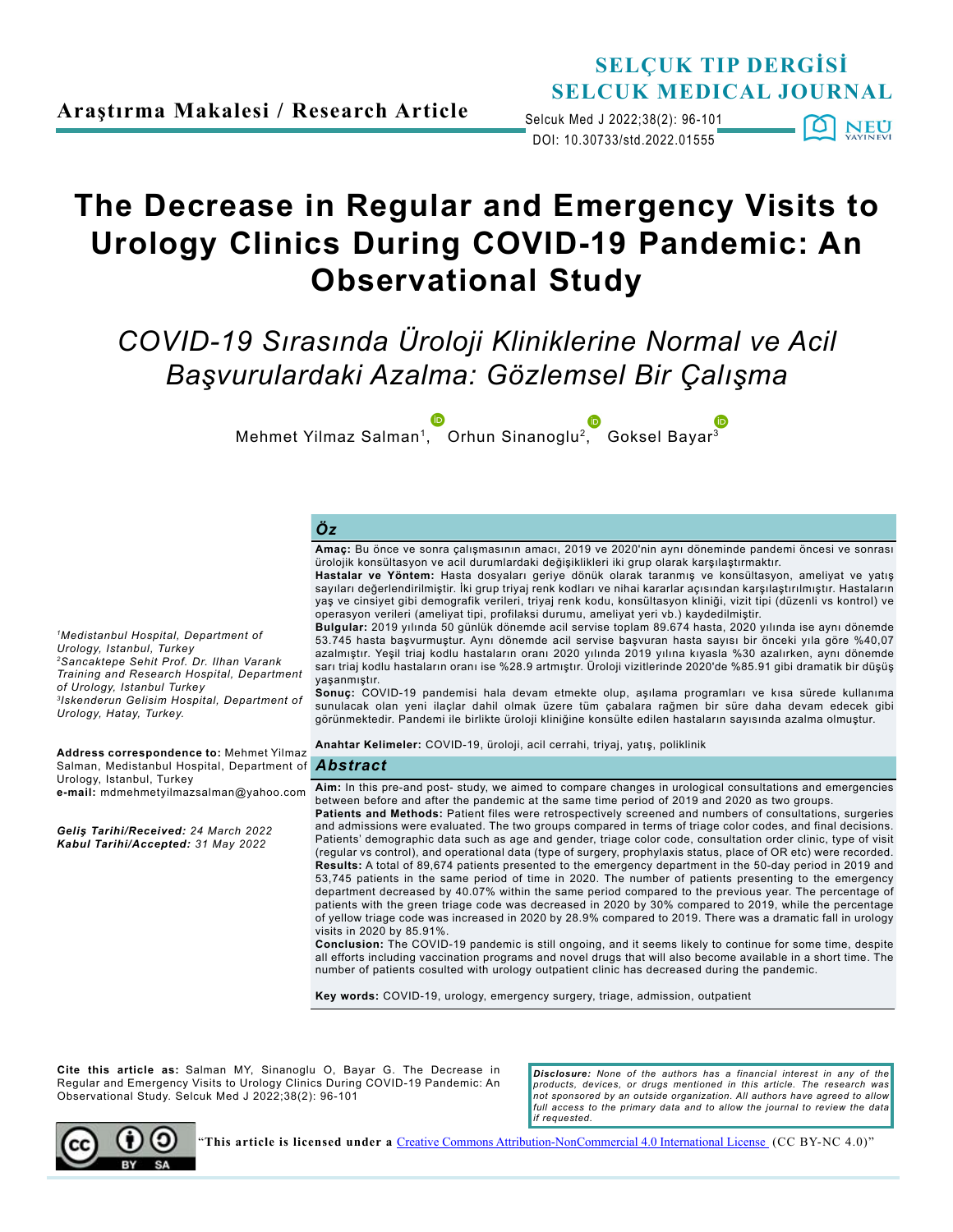#### **INTRODUCTION**

The severe acute respiratory syndrome coronavirus 2 (SARS-CoV-2) - the virus causing COVID-19 has been quickly infecting an increasing number of people worldwide (1). Governments have established control measures in a wide range in order to reduce transmission of COVID-19 and to diminish pressure on health care systems. The Turkish government began imposing lockdowns, terminated face-to-face education in school and regulated flexible working hours in numerous types of institutions, including hospitals and the number of staff working from home dramatically increased (2).

The primary focus was on providing the best health care for COVID-19 patients, while regular outpatient care was negatively affected in all medical specialties. In hospitals, even non-emergency surgeries have been postponed indefinitely in many centers. Especially from the beginning of the lockdown and restrictions, non-critical care and elective services were postponed by official regulations, leading hospital volumes to fall (3, 4). For example, studies from the USA have reported a dramatic decrease in utilization of many elective procedures and hospital admissions during the first two months (March and April 2020) of the pandemic (5, 6). In a cross-sectional telephone survey by Hung et al., 30.4% of the participants stated that they avoided medical consultations during the first few months of the COVID-19 pandemic (7).

Changes have occurred in academic and clinical settings across urology centers across Europe. There has been a negative impact on the professional, personal and social life of urologists (8). The characteristics of an "elective" procedure has not been well defined in urology practice. In addition, adequate care should be provided for urological emergencies and urgent urological treatment even during the pandemic. However, like almost all medical specialties, urology practice was also influenced by the COVID-19. Non-COVID-19 presentations to the hospitals have been dramatically decreased worldwide including urological cases. However, studies on the effects of the pandemic on the number of case presenting to the hospitl is limited. In this preand post- study, we aimed to compare changes in urological consultations and emergencies between before and after the pandemic at the same time period of 2019 and 2020.

#### **PATİENTS AND METHODS**

Before the beginning, the study protocol was

approved by the local ethic committee of our hospital with the 2022/265 numbered decision. The written patient consent was waived due to the observational nature of this study, the patient can no longer be found, and the study does not involve personal privacy or commercial interests. The study was executed in accordance with the 1964 Declaration of Helsinki and its later amendments.

In order to observe the complete influence of the COVID-19 pandemic on the urology clinic, the 50 day period between March 12nd and April 30th, 2020 was chosen as the observation period (Group-2). This period of time covered the first 7 weeks of the COVID-19 pandemic. Meanwhile, the same periods in the previous year (ie, between March 12nd and April 30th, 2019) was used as the control period to isolate the association between the COVID-19 pandemic and urology service utilization. Patients were categorized in three colors based on emergency triage.

Patient files were retrospectively screened and numbers of daily consultations, invasive procedures and admissions were evaluated. The two groups compared in terms of triage color codes, time of admission (daytime or night), cause of admission and final decisions. Patients' demographic data such as age and gender, triage color code, consultation order clinic, type of visit (regular vs control), and operational data (type of surgery, prophylaxis status, place of OR etc) were recorded. Outpatients and those undergoing surgery were sepapercentagely evaluated. Patients who presented out of the study periods and those with missing data were excluded from the study.

#### *Statistical Analysis*

Statistical analysis of the obtained data was performed using SPSS version 22.0 (SPSS, Social Package for Social Sciences, IBM Inc., Armonk, NY, USA). Normality of the data was tested with Kolmogorov-Smirnov method. Continuous variables were expressed as mean±standard deviation and categorical variables with frequency (n) and percentage (%). Student t test was used to compare continuous variables, because of that all parameters had normal distribution. Chi-square test was used to compare categorical variables. P<0.05 values were considered statistically significant.

### **RESULTS**

A total of 89,674 patients presented to the emergency department in 50-day period in 2019 and 53,745 patients in the same period of time in 2020. Accordingly, the number of patients presenting to the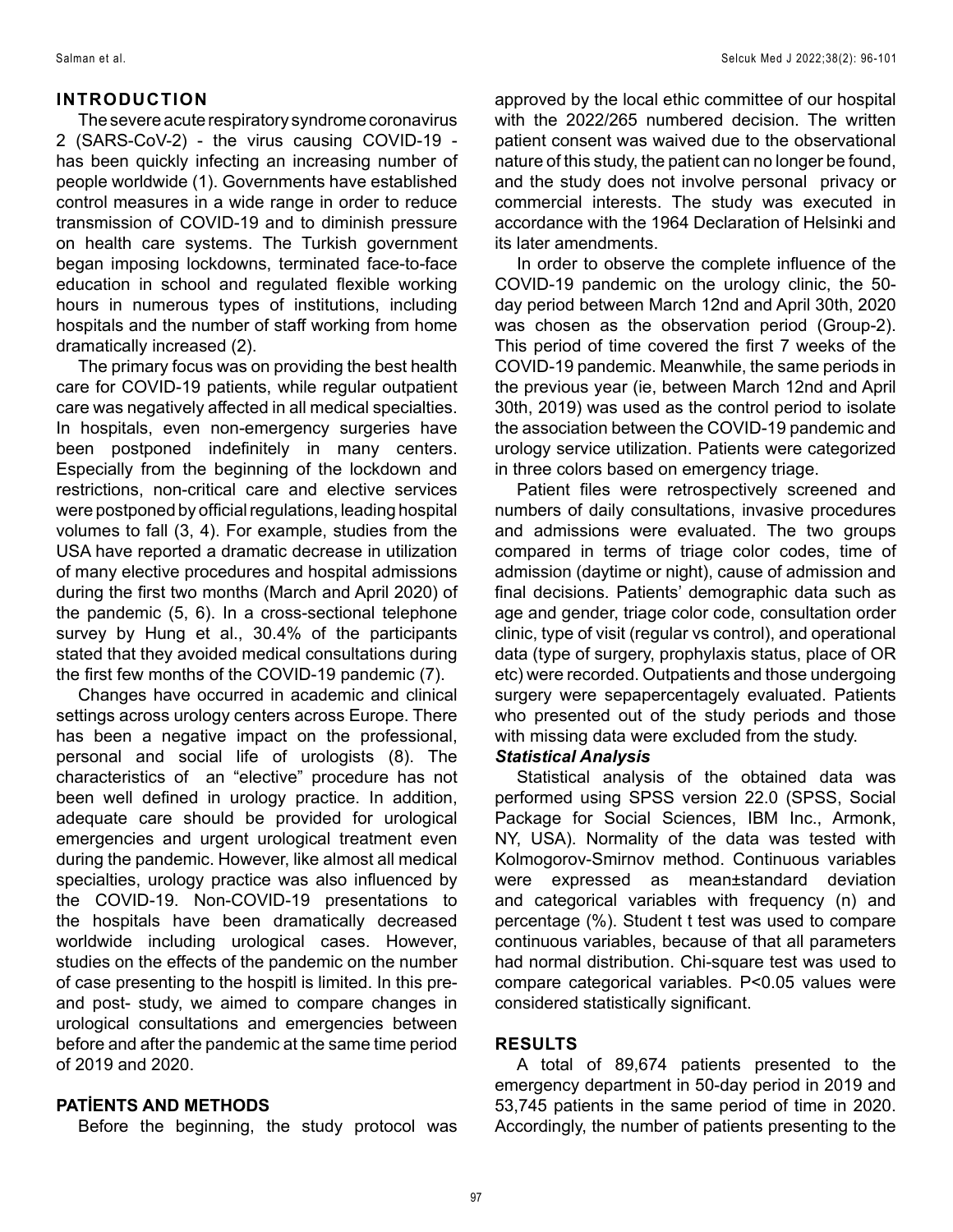|               | 2019         | 2020         | р       |
|---------------|--------------|--------------|---------|
| Gender        |              |              |         |
| Male          | 6032 (67.08) | 947 (74.74)  | < 0.001 |
| Female        | 2960 (32.92) | 320 (25.26)  |         |
| Age group     |              |              |         |
| $<$ 18 years  | 388 (4.31)   | 25 (1.97)    | 0.01    |
| $18-65$ years | 7147 (79.48) | 1051 (82.95) |         |
| $>65$ years   | 1457 (16.2)  | 193 (15.23)  |         |

**Table 1.** Demographic characteristics of all patients who referred to the urology clinic.

p<0.05 significantly different by Chi-squared

emergency department of our hospital decreased by 40.07% within the same period of time compared to the previous year. In 2019, the mean age of the patients was 26.48±20.45 (min-max: 0-98) years old. Of all patients, 41,747 (46.55%) were male and 47,927 (53.45%) were female patients. In 2020, the mean age of the patients was 34.84±18.96 (minmax: 0-109) years. Of all patients presenting in 2020; 28,838 (53.66%) were male and 24,907 (46.34%) were female patients. Demographic features of the patients are given in Table 1. Distribution of the initial triage color codes in 2019 and 2020 is shown in Figure 1.

The percentage of patients with the green triage code was decreased in 2020 by 30% compared to 2019, while the percentage of yellow triage code was increased in 2020 by 28.9% compared to 2019. No significant change was observed in the percentage of red triage code. There was no statistically significant difference between 2019 and 2020 in terms of the final decision. In 2019, 8992 persons presented or were referred to the urology clinic. This figure was 1267 in 2020. There was a dramatic fall in urology



**Figure 1.** Distribution of the triage color codes in 2019 and 2020 in all patients who presented to the emergency department ( $p = 0.195$ ).

visits in 2020 by 85.91%. The mean age of the patients presenting to the urology clinic in 2019 was 47.23±17.97 (min-max: 0-99) years, and the mean age of the patients presenting to the urology clinic in 2020 was 46.06±17.23 (min-max: 0-95) years. Female patients' ratio was significantly lower in 2020 than 2019, the percentage of patients under 18 ages in all patients decreased about 50% (Table 2).

|  | Table 2. Details of patients who consulted from emergency to urology department. |  |  |
|--|----------------------------------------------------------------------------------|--|--|
|--|----------------------------------------------------------------------------------|--|--|

|                                                        | ັ               |                 |         |
|--------------------------------------------------------|-----------------|-----------------|---------|
|                                                        | 2019            | 2020            | P value |
| Patients (n)                                           | 139             | 57              |         |
| Gender (m/f)                                           | 107/32          | 44/13           | 0.97    |
| Mean age (years) ± sd                                  | $50.4 \pm 30.4$ | $53.2 \pm 20.5$ | 0.52    |
| Application time                                       |                 |                 |         |
| Day(07-18) $n$ (%)                                     | 119 (85.6)      | 55 (96.5)       | 0.03    |
| Night (18-07) n (%)                                    | 20 (14.4)       | 2(3.5)          |         |
| Triage code                                            |                 |                 |         |
| Green n (%)                                            | 98 (70.5)       | 28(49.1)        | 0.004   |
| Yellow $n$ (%)                                         | 35(25.2)        | 28(49.1)        |         |
| Red $n$ $%$ )                                          | 6(4.3)          | 1(1.8)          |         |
| Final decision                                         |                 |                 |         |
| Discharged to home $n$ (%)                             | 113(81.3)       | 49 (86)         | 0.48    |
| Hospitalization n (%)                                  | 15(10.8)        | 3(5.3)          |         |
| Further diagnostic tests without hospitalization n (%) | 11(7.9)         | 5(8.7)          |         |
|                                                        |                 |                 |         |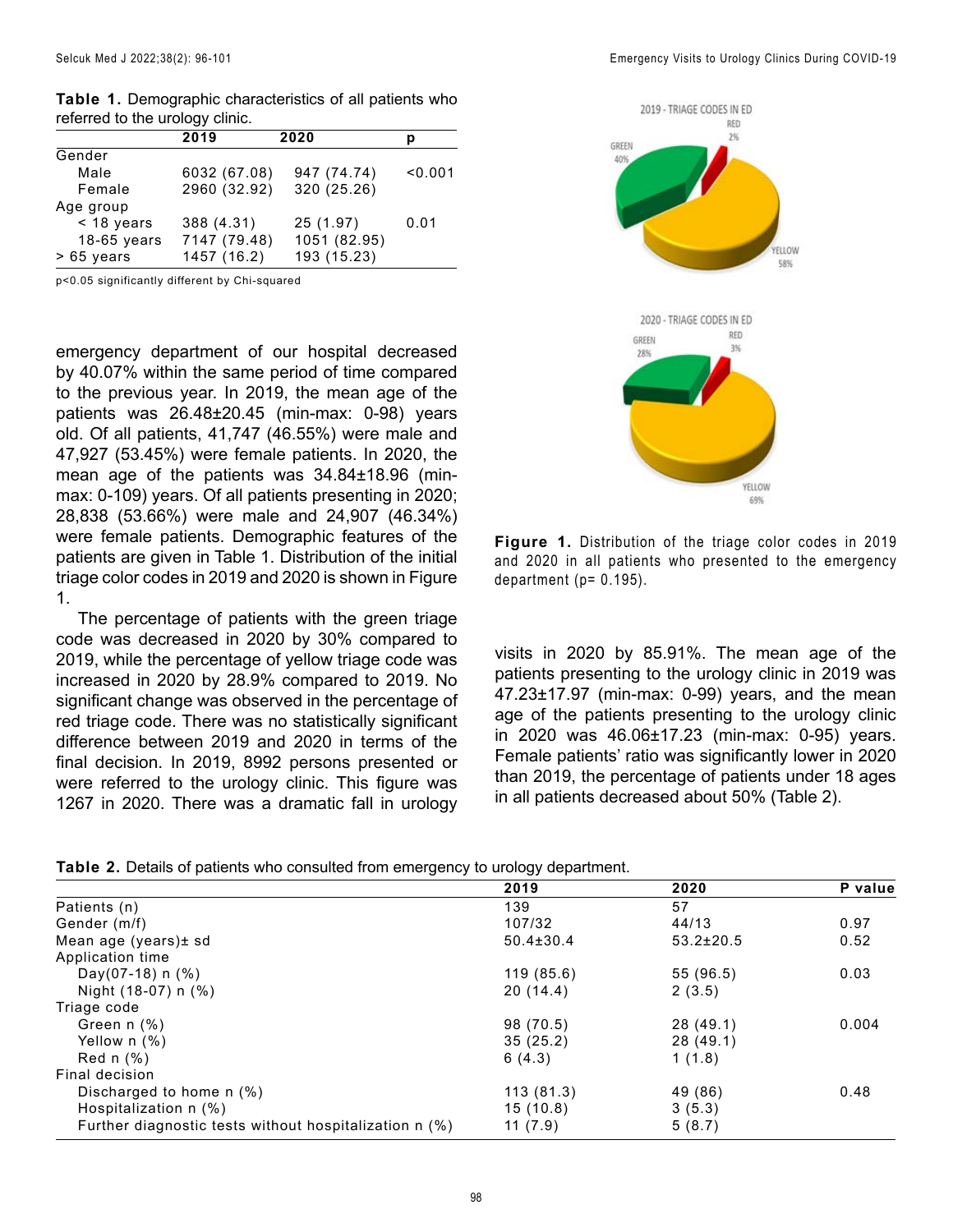| Table 3. Diagnosis of patients who were referred from emergency to the urology department. |  |
|--------------------------------------------------------------------------------------------|--|
|--------------------------------------------------------------------------------------------|--|

|                                           | 2019     | 2020      |
|-------------------------------------------|----------|-----------|
| Patients (n)                              | 139      | 57        |
| Clinical diagnosis n (%)                  |          |           |
| Severe LUTS                               | 3(2.2)   | 2(3.5)    |
| Penetrant urinary tract trauma            | 2(1.4)   | 0         |
| Renal Cancer Symptoms                     | 2(1.4)   | 1(1.8)    |
| Others                                    | 2(1.4)   | 4(7.0)    |
| Epididymitis and/or Orchitis              | 16(11.5) | 5(8.8)    |
| Renal colic with pregnancy                | 2(1.4)   | 4(7)      |
| Acute urinary retention                   | 11(7.9)  | 11 (19.3) |
| Gross hematuria                           | 13(9.4)  | 4(7)      |
| Uncomplicated UTI                         | 11(7.9)  | 2(3.5)    |
| Complicated UTI                           | 1(0.7)   | 3(5.3)    |
| Nephrostomy failure                       | 3(2.2)   | 0         |
| Pelvic fracture with urinary tract trauma | 4(2.9)   | 1(1.8)    |
| Urethral, penile or scrotal infection     | 10(7.2)  | 3(5.3)    |
| Post-renal acute renal insufficiency      | 6(4.3)   | 1(1.8)    |
| Renal infarct or abscess                  | 3(2.2)   | 2(3.5)    |
| Urethral catheter or cystostomy failure   | 7(5)     | 6(10.6)   |
| External genitalia trauma                 | 2(1.4)   | 1(1.8)    |
| Ureteral J stent symptoms                 | 2(1.4)   | 0         |
| Testicular torsion                        | 3(2.2)   | 0         |
| Renal colic                               | 36(25.9) | 7(12.3)   |

The number of consultations with the urology department decreased from 139 in 2019 to 57 in 2020. There was a 59% decrease in urologic consultation in 2020 compared to the same period of time in 2020. You can see details in table 2. Percentage of night consultation significance decreased and green code percentage was significantly lower in 2020 than 2019. Table 3 shows the diagnosis of patients who consulted the urology department. All diagnoses were compared using Chi-square test. No statistically significant difference was found between the number of diagnoses in 2019 and 2020 (p=0.1).

#### **DISCUSSION**

In the present study, we compared presentation parameters of the patients who presented or were referred to the urology clinic of our hospital in the same period of time with a one-year interval between 2019 and 2020. All studied parameters that indicate patient traffic were significantly decreased during the COVID-19 pandemic. Fear of getting infected by the new coronavirus and having COVID-19 disease prevent many patients from visiting other outpatient clinics or departments. In addition, "stay at home" motto was widely used in Turkey, especially during lockdowns affecting people's intention to go to a hospital or any health center.

The most striking data is that the number of ED

presentations decreased to 53,745 in 2020 from 89,674 in 2019. It means that ED visits decreased by 40.7% in 2020 compared with 2019. This large decline in patient health care service utilization during about two months of the pandemic indicated the significant impact of the COVID-19 pandemic on medical services. Kwok et al. reported a significant decline in ED visits immediately following formal declaration of the COVID-19 pandemic, with potential for delayed/missed presentations of time-sensitive emergencies (9). The reason of these significant decrease in presentations to the emergency departments may be explaine by the fear of getting infected by the coronavirus. This decline is observed in almost all medical disciplines. For example, Borrelli et al. reported a decrease in outpatient visit to a tertiary retina center. The authors believe that visits to the retina unit are expected to increase after the quarantine and, even more, after the pandemic (10). According to Moussa et al., urology practice was affected by the COVID-19. In Italy, patients with nonurgent conditions were deferred by a few months or prescriptions were sent electronically (11).

In our study, the percentage of male patients increased by 7.66%, while the percentage of female patients decreased by 7.66% in 2020 compared to 2019. In a study by Wang et al., the percentage of male patients also increased during the pandemic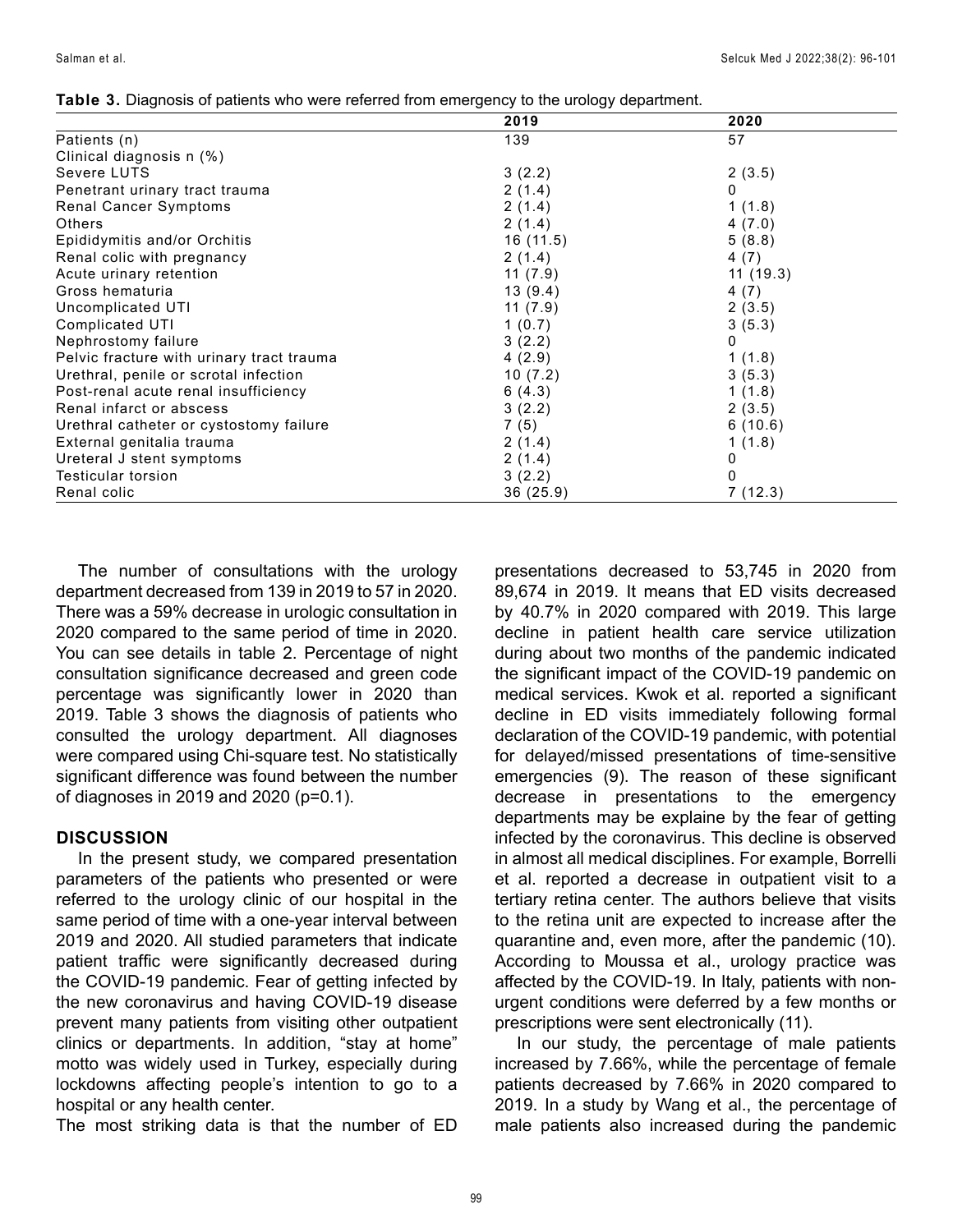(12). Probably, the reason why men apply to the ED more may be that they are subject to more exceptions from the lockdown and they continue to daily life at a higher rate. In a large-scale study by Chen et al. with 159 public hospitals in Shanghai, China; it was found that public hospitals experienced considerable losses in medical service and revenue during COVID-19 in 2020 (13). Similar results were reported from the USA and Germany (14, 15). In a study by Kaspner et al., with 18 German University hospitals, the overall inpatient hospital admissions decreased by 35% in weeks 1 to 4 and by 30.3% in weeks 5 to 8 after the lockdown announcement compared to 2018 (15). This situation is similar in our country. In a study by Kucukceran et al. the number of computed tomography pulmonary angiography has increased during the pandemic period compared to the pre-pandemic period (16). In another study again by Kucukceran et al. the number of patients presenting to the emergency department has decreased during the pandemic (17).

In the present study, the percentage of patients with the green triage code was decreased in 2020 by 30% compared to 2019, while the percentage of yellow triage code was increased in 2020 by 28.9% compared to 2019; however, it was not statistically significant. Especially the decrease in the percentage of yellow triage code might be attributed to the fear of getting infected by the virus (18). Similarly, in a study by Goksoy et al., the percentage of patients with a yellow triage code increased during the pandemic period and green-coded patients decreased relative to the non-pandemic period (19). This result indicates that patients with non-urgent conditions did not present to the hospital either due to the fear of being infected by COVID-19 or because of lockdowns. On the other hand, no significant difference was observed in red triage.

In our study, the percentage of emergency surgeries was 6/180 (3.33%) in the study period in 2019, while no emergency surgery was performed at the same period of time in 2020. This might be caused by hesitation of patients and postponing surgery due to declaration of lockdown and again fear of getting infected. In the study by Goksoy et al., a 25% reduction was observed in the number of surgical patients visiting the emergency department (19). The percentage of open surgery was 6.67% in 2019 and 9.52% in 2020 with a significant increase in open surgery during the COVID-19 pandemic. Goksoy et al. also stated that the percentage of open surgery increased during the pandemic period (19).

Performing only emergency procedures during the pandemic and lockdown might cause an increase in more critical open surgeries that cannot be deferred.

We are concerned about the decrease in admissions to urology, especially those requiring hospitalization. Most of the renal colic patients who normally come to the emergency department did not come. Testicular torsion and orchitis disorders under the age of 18 were diagnosed lower in 2020. After returning to normal after quarantine, we saw atrophied kidneys due to delayed ureteric stone treatments, prolonged post-renal acute renal failure turned into chronic renal failure, and atrophied testicular torsion due to lack of timely admission.

Although the number of patients in our study is large, the single center nature of the study may be considered a limitation. Therefore, our results cannot be generalized to other pandemic hospitals. In addition, some patients may have gone to other hospitals they found less risky in terms of hygiene, social distancing and transmission. Finally, since we had no mortality data of the patients presenting to our hospital, we could not compare mortality rates. However, study results could provide contribution to what is known about the effect of COVID-19 on urology practice. Further multicentre, large scale prospective studies are needed to obtain generalizable findings.

#### **CONCLUSION**

The COVID-19 pandemic is still ongoing, and it seems likely to continue for some time, despite all efforts including vaccination programs and novel drugs will also become available in a short time. As in almost all medical fields, urology practice has been affected by the COVID-19 and changed. The pandemic underlines the importance of changing some aspects of urology practice from patient consultation to the triage of urological surgeries. The pandemic will lead to the development of new treatment guidelines. Urologists must prioritize the safety of their patients and healthcare staff. Telemedicine can be used as an alternative in this critical situation. It is important to evaluate changes in hospital visits during the COVID-19 pandemic in order to manage the postpandemic period and prepare for future outbreaks.

*Conflict of interest: Authors declare that there is no conflict of interest between the authors of the article.*

*Financial conflict of interest: Authors declare that they did not receive any financial support in this study. Address correspondence to: Mehmet Yilmaz Salman,*